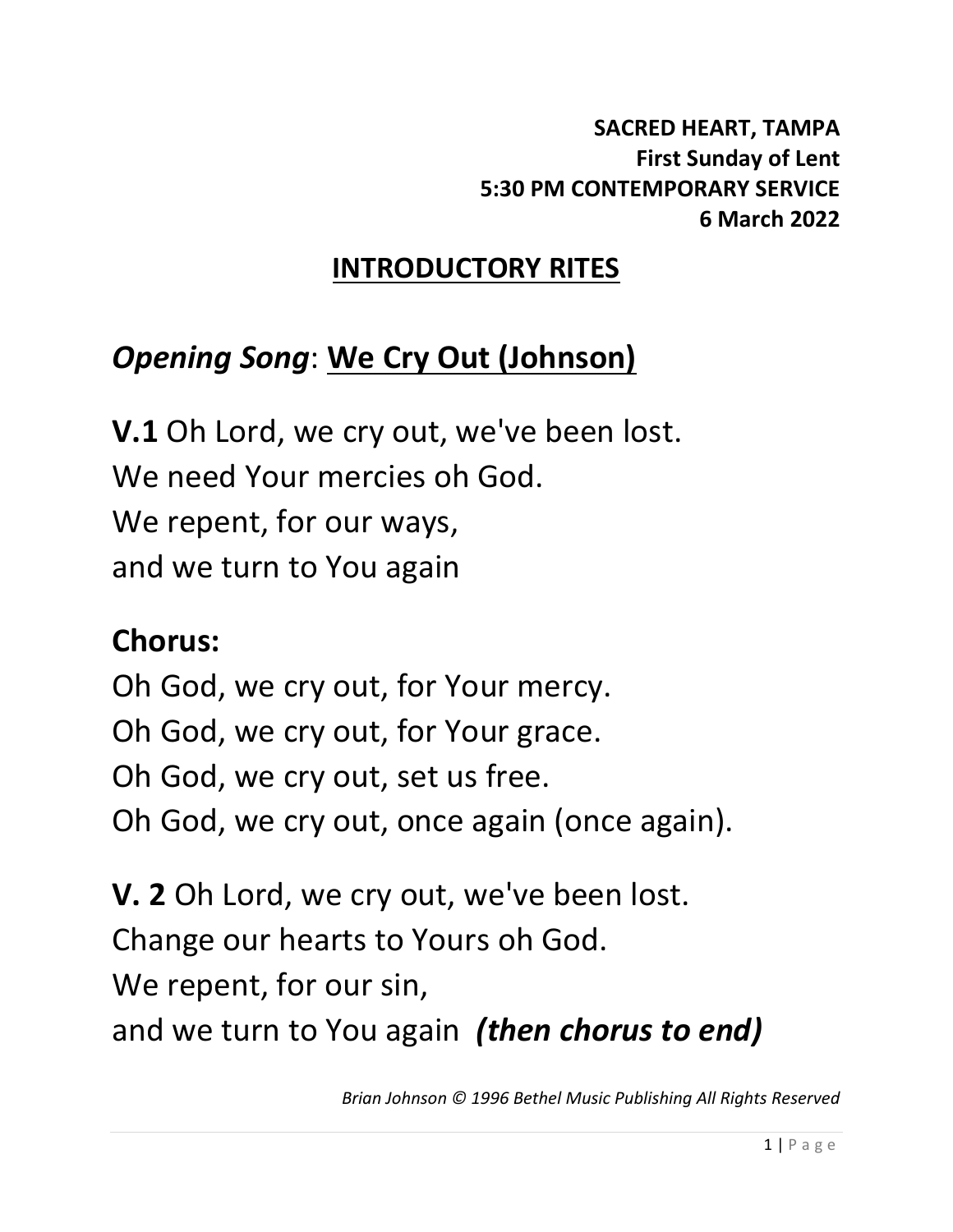### **LITURGY OF THE WORD**

**First Reading:** Dt 26:4-10

*Psalm 91*: Be With Me Lord

**Be, with me Lord. Be, with me, my Lord. When I'm, in trouble, and I don't know where to go. Be, with me Lord!** *(repeat)*

> *Music: © 1993 [Tom Booth](https://www.google.com/search?sxsrf=AOaemvJruKsjUNMTmUIDu5apUm66SKSoKQ:1631300827959&q=Tom+Hemby&stick=H4sIAAAAAAAAAOPgE-LVT9c3NEw2zi1PzzVKV-LSz9U3MCzLrjIv0lLKTrbSzy0tzkzWL0pNzi9KycxLj0_OKS0uSS2ySiwqySwuWcTKGZKfq-CRmptUuYOVEQDgO5u1UAAAAA&sa=X&sqi=2&ved=2ahUKEwjByvySjfXyAhVLq5UCHUIEA8QQmxMoAnoECAUQBA) Published by OCP, SpiritandSong.com*

**Second Reading:** Rom 10:8-13

*Gospel Greeting:* **Thy Word** (Grant/Smith)

**Thy Word, is a lamp unto my feet, and a light, unto, my path!**

#### **Verse 1:**

When I feel afraid Think I've lost my way. Still You're there Right beside me. Nothing will I fear As long as You are near. You are near me till the end!

 *Amy Grant | Michael W. Smith © 1984 Word Music, LLC (a div. of Word Music Group, Inc.) Meadowgreen Music Company (Admin. by Capitol CMG Publishing)*

**Gospel**: Lk 4:1-13

**Homily**

**Apostles Creed**

**Universal Prayer**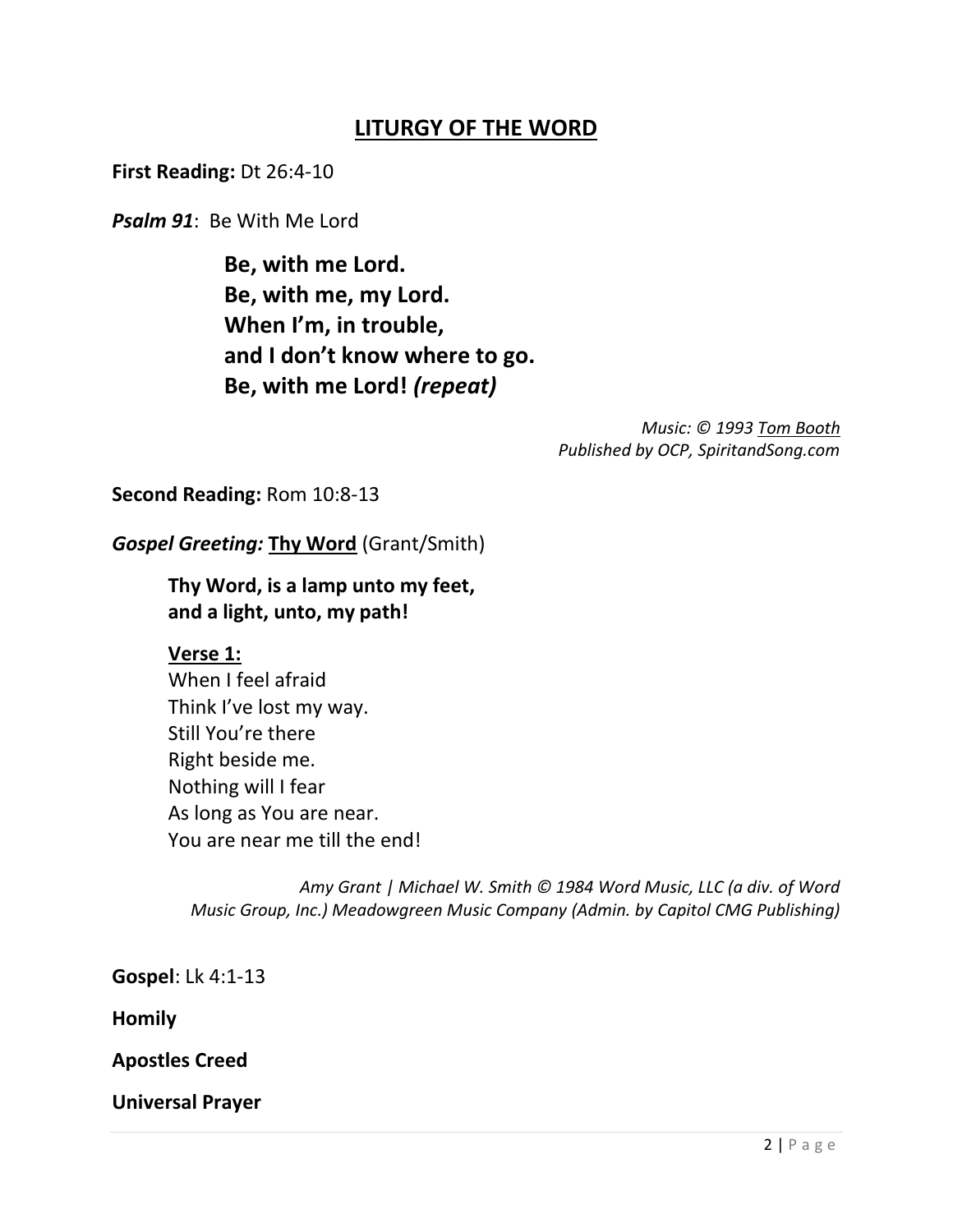## **LITURGY OF THE EUCHARIST**

## **Preparation of Gifts & Altar***:* **Lead Me to the Cross** (Hillsong)

**V.1** Saviour I come, quiet my soul, remember. Redemption's hill, Where Your blood was spilled, For my ransom.

## **Pre-Chorus:**

Ev'rything I once held dear, I count it all as loss,…..

## **Chorus:**

Lead me to the cross, Where Your love poured out! Bring me to my knees, Lord I lay me down! Rid me of myself, I belong to You! Oh lead me, lead me to the cross!

**V.2** You were as I, Tempted and tried, human. The word became flesh, Bore my sin and death, Now You're risen! *(Pre-Chorus)*

> *Brooke Ligertwood © 2006 Hillsong Music Publishing (Admin. by EMI Christian Music Publishing)) All Rights Reserved*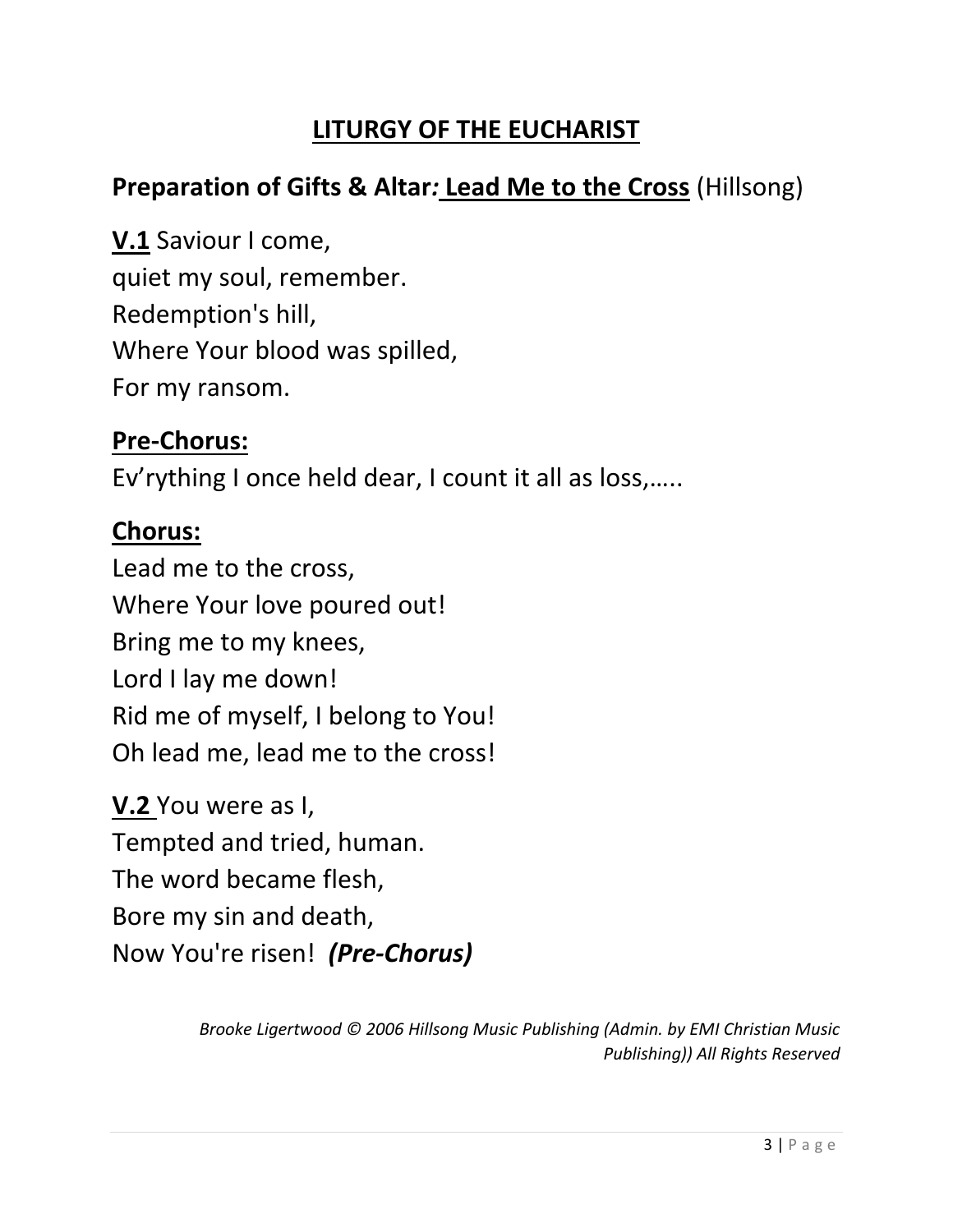### *Eucharistic Acclamations:* **Mass of a Joyful Heart** (Angrisano)

Holy, Holy – When We Eat This Bread – Amen

### **COMMUNION RITE**

**Our Father**

*Lamb of God:* **Agnus Dei** (Honore)

*Communion Song: Communion Song 1* **– Lord I Need You** (*Nockels)*

**V.1** Lord I come, I confess. Bowing here, I find my rest. And without You, I fall apart. You're the one, that guides my heart.

#### **Chorus:**

Lord I need You, oh I need You Ev'ry hour I need You. My one defense, my righteousness Oh God, how I need You

**V.2** Where sin runs deep, Your grace is more. Where grace is found, is where You are. And where You are, Lord I am free. Holiness, is Christ in me. Where You are, Lord I am free. Holiness, is Christ in me. *(chorus)*

### **Bridge:**

So teach my song to rise to You When temptation comes my way And when I cannot stand I'll fall on You Jesus You're my hope and stay And when I cannot stand I'll fall on You Jesus You're my hope and stay *(chorus)*

> *Christy Nockels | Daniel Carson | Jesse Reeves | Kristian Stanfill | Matt Maher © 2011 (Admin. by EMI Christian Music Publishing) All Rights Reserved*